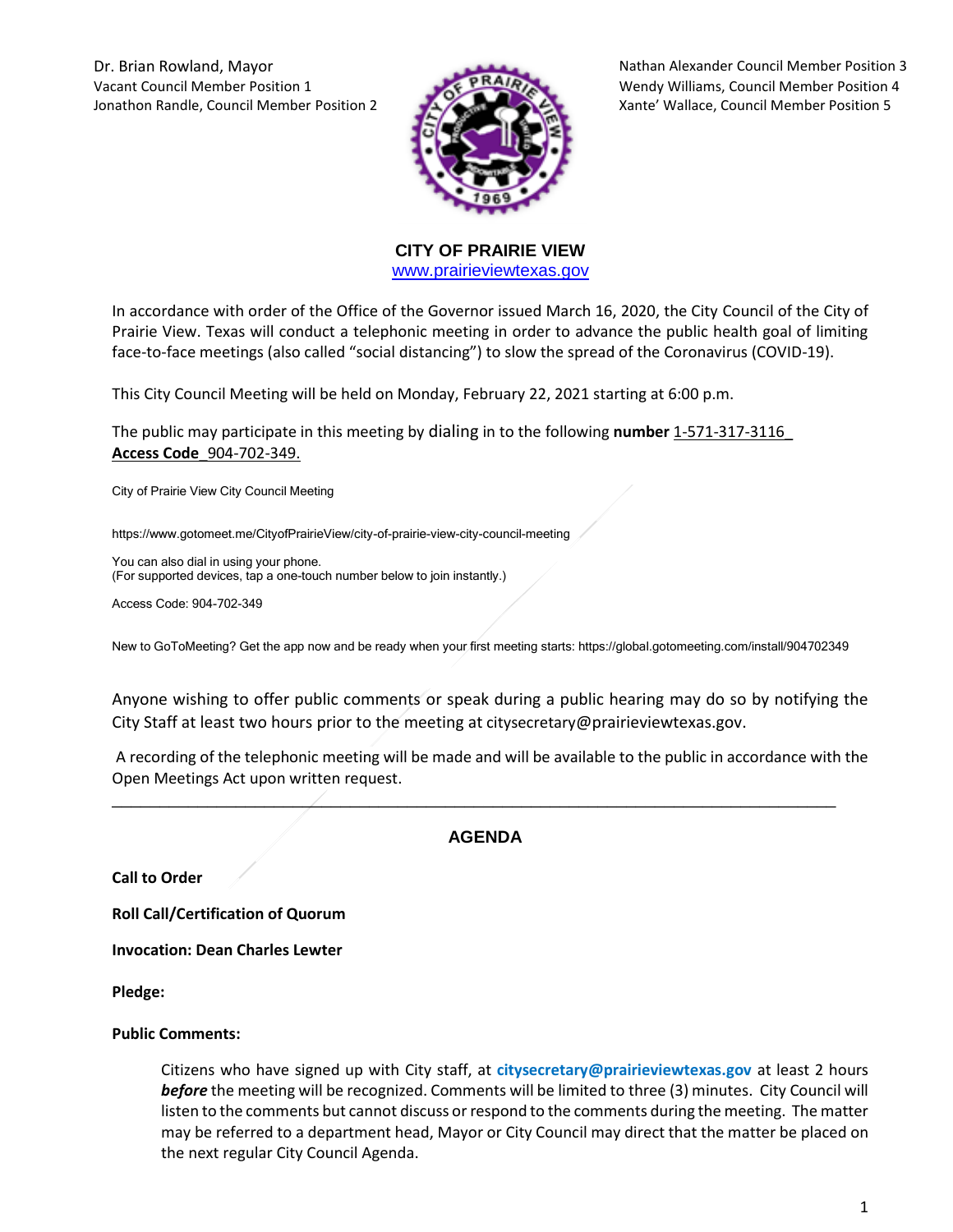### **Minutes**

- **1.** Discuss and take action on the approval of City Council Meeting Minutes dated February 8, 2021.
- **2.** Discuss and take action on the approval of City Council & Economic Development 4B Meeting Minutes dated February 8, 2021.
- **3.** Discuss and take action on the approval of Special City Council Meeting Minutes dated February 11, 2021.

### **Items of Community Interest**

- Public Recognitions
- Protect the Village 3- Week Initiative (February 13-Febaury 28<sup>th</sup>)
- **•** Community Business Acknowledgement
- Sign up Smart sheet for City Information (text, email, phone)

#### **Presentations and Reports**

#### **City Council Reports**

Pursuant to Texas Government Code § 551.0415, City Council Members, without having provided notice, may make reports about items of community interest if no action is taken and possible action is not discussed regarding the information provided in the report. "Items of community interest" includes: (1) expressions of thanks, congratulations, or condolence; (2) information regarding holiday schedules; (3) an honorary or salutary recognition of a public official, public employee, or other citizen, except that a discussion regarding a change in the status of a person's public office or public employment is not an honorary or salutary recognition for purposes of this subdivision; (4) a reminder about an upcoming event organized or sponsored by the governing body; (5) information regarding a social, ceremonial, or community event organized or sponsored by an entity other than the governing body that was attended or is scheduled to be attended by a member of the governing body or an official or employee of the political subdivision; and (6) announcements involving an imminent threat to the public health and safety of people in the political subdivision that has arisen after the posting of the agenda.

## **Mayor's Report**

## **#WeAreOnePV**

- **What would you do with 100 Million in the City of Prairie View Case Study- Reimage**
- **UNUM Fellowship**
- **Recognized as 2021 Top 50 Black Professionals & Entrepreneurs of Texas event February 25, 2021 7-9 pm D-Mars Media**
- **Newsletter**

## **Department Reports**

## **Department Reports**

- **1.** Monthly Engineering report from (Trilogy)
- **2.** Monthly Public Works report from (USW)
- **3.** Police Department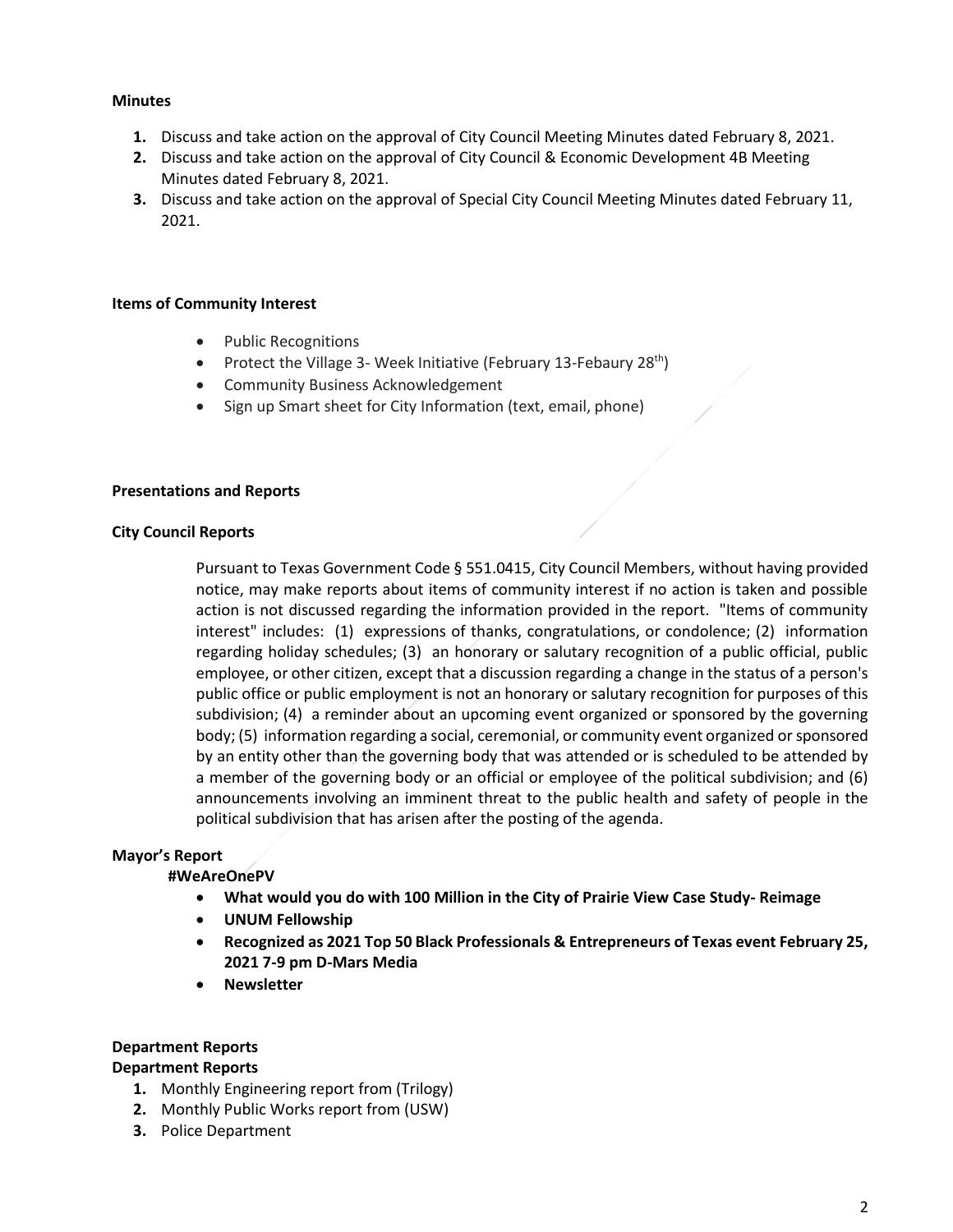**Public Hearings**

**Ordinances**

### **Resolutions**

#### **Other Action**

- **4.** Discuss, consider, and take action on HGAC Annual Report (Video/ Report) Mayor Rowland
- **5.** Discuss \$10,000 G&A for work that was requested and done and confirmed by City Engineers over 10 months ago (CC: Williams)
- **6.** Discuss Former City Secretary Allison Bynum is owed about \$1,700 for work according to documentation (CC: Williams)
- **7.** Discuss, consider, and take action on approving the purchase of street signs up to \$300 for Adopt A Block, a neighborhood beautification initiative (CC: Wallace)
- **8.** Discuss, consider, and take action on creating a City Website Task Force to help give insight and propose ideas to improve the City of Prairie View's Website.
- **9.** Discuss, consider, and take action on continuation or renewal of February 15, 2021 Emergency Declaration for the City of Prairie View.
- **10.** Discuss, consider and take action on City of Prairie View Artic Blast Community Relief (Mayor Rowland)

## **New Business (Future Agenda Items)**

**11.** Requests by Mayor and Councilmembers that items are placed on a future City Council agenda.

# **Adjournment**

I, the undersigned authority do hereby certify that the above Notice and Agenda of the Regular Meeting of the governing body of the City of Prairie View is a true and correct copy of said Notice and said Notice was posted on the City Hall front door, a place convenient and readily accessible to the general public at all times; said Notice was posted on Friday, February 19, 2021 by 6:00 p.m., and remained so posted continuously for at least 72 hours preceding the scheduled time for said meeting. The Notice and Agenda was also posted on the City's website at [http://www.prairieviewtexas.gov](http://www.prairieviewtexas.gov/)

Dated this the day of February 19, 2021

By: *Linda Durham*

Linda Durham/Acting City Secretary

This facility is wheelchair accessible and accessible parking spaces are available. Requests for accommodations or interpretive services must be made 48 hours before this meeting. Please contact the City Staff Office at (936)857-3603.

The City of Prairie 6iew City Council reserves the right to adjourn into Executive Session at any time during the course of this meeting to discuss, as authorized by Texas Government Code Sections 551.071 (Consultation with Attorney), 551.072